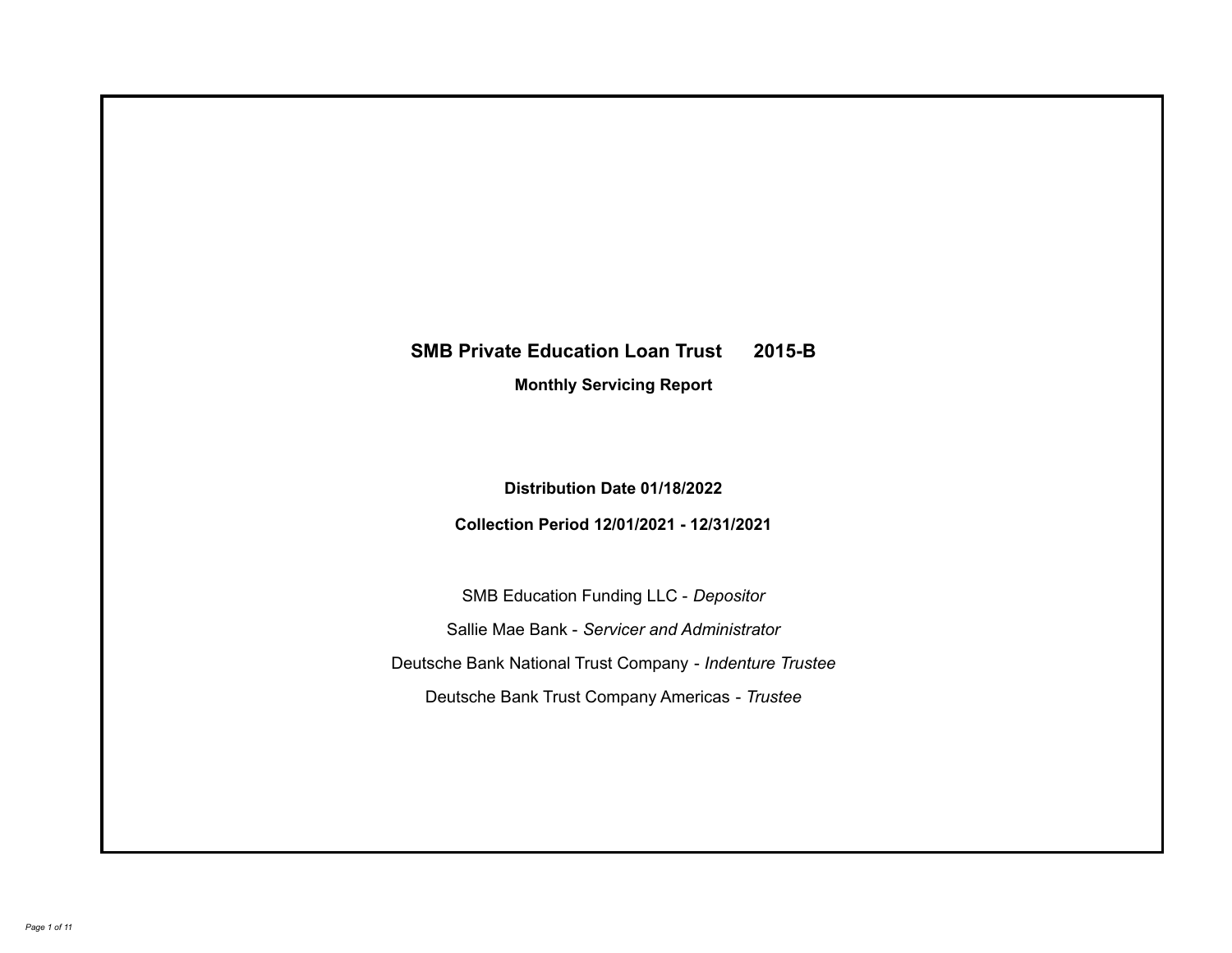A

| <b>Student Loan Portfolio Characteristics</b>                  | <b>Settlement Date</b><br>07/30/2015 | 11/30/2021                       | 12/31/2021                       |
|----------------------------------------------------------------|--------------------------------------|----------------------------------|----------------------------------|
| <b>Principal Balance</b><br>Interest to be Capitalized Balance | \$700,964,388.29<br>42,430,107.89    | \$234,920,903.09<br>6,319,869.90 | \$230,077,062.92<br>5,797,645.60 |
| Pool Balance                                                   | \$743,394,496.18                     | \$241,240,772.99                 | \$235,874,708.52                 |
| Weighted Average Coupon (WAC)                                  | 8.13%                                | 7.78%                            | 7.81%                            |
| Weighted Average Remaining Term                                | 128.84                               | 125.38                           | 125.38                           |
| Number of Loans                                                | 63,899                               | 21,676                           | 21,200                           |
| Number of Borrowers                                            | 43,918                               | 15,026                           | 14,703                           |
| Pool Factor                                                    |                                      | 0.324512455                      | 0.317294128                      |
| Since Issued Total Constant Prepayment Rate (1)                |                                      | 8.35%                            | 8.34%                            |

| <b>Debt Securities</b> | <b>Cusip/Isin</b> | 12/15/2021      | 01/18/2022      |
|------------------------|-------------------|-----------------|-----------------|
| A2A                    | 78448QAB4         | \$8,723,893.10  | \$5,070,402.40  |
| A2B                    | 78448QAC2         | \$4,089,324.89  | \$2,376,751.12  |
| A3                     | 78448QAD0         | \$75,000,000.00 | \$75,000,000.00 |
|                        | 78448QAE8         | \$70,000,000.00 | \$70,000,000.00 |
| ◡                      | 78448QAF5         | \$50,000,000.00 | \$50,000,000.00 |
|                        |                   |                 |                 |

| $\sim$<br>ັບ | <b>Certificates</b> | <b>Cusip/Isin</b> | 12/15/2021   | 01/18/2022   |
|--------------|---------------------|-------------------|--------------|--------------|
|              | Residual            | 78448Q108         | \$100,000.00 | \$100,000.00 |

| <b>Account Balances</b>                | 12/15/2021      | 01/18/2022      |
|----------------------------------------|-----------------|-----------------|
| Reserve Account Balance                | \$1,896,081.00  | \$1,896,081.00  |
|                                        |                 |                 |
| <b>Asset / Liability</b>               | 12/15/2021      | 01/18/2022      |
| Overcollateralization Percentage       | 13.86%          | 14.17%          |
| Specified Overcollateralization Amount | \$83,427,555.00 | \$83,427,555.00 |
| Actual Overcollateralization Amount    | \$33,427,555.00 | \$33,427,555.00 |

(1) Since Issued Total CPR calculations found in monthly servicing reports issued on or prior to September 15, 2015 originally included loans that were removed from the pool by the sponsor because they became ineligible for the pool between the cut-off date and settlement date. On October 5, 2015, Since Issued Total CPR calculations were revised to exclude these loans and all prior monthly servicing reports were restated. For additional information, see 'Since Issued CPR Methodology' found in section VIII of this report .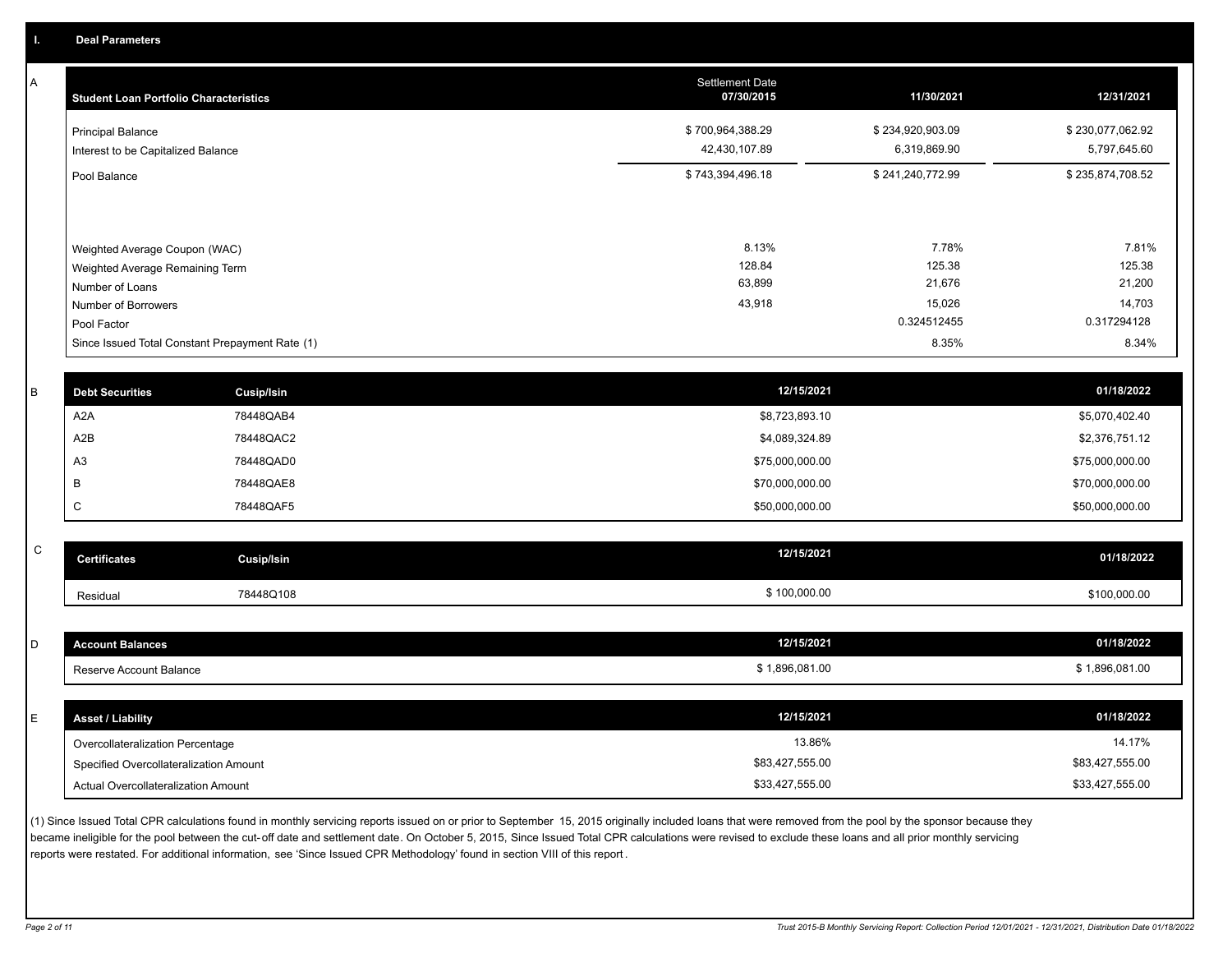# **II. 2015-B Trust Activity 12/01/2021 through 12/31/2021**

| $\mathsf{A}$ | <b>Student Loan Principal Receipts</b> |                |
|--------------|----------------------------------------|----------------|
|              | <b>Borrower Principal</b>              | 4,967,141.55   |
|              | Seller Principal Reimbursement         | 0.00           |
|              | Servicer Principal Reimbursement       | 0.00           |
|              | <b>Other Principal Deposits</b>        | 116,977.36     |
|              | <b>Total Principal Receipts</b>        | \$5,084,118.91 |

#### B **Student Loan Interest Receipts**

| <b>Total Interest Receipts</b>  | \$1,358,539.07 |
|---------------------------------|----------------|
| Other Interest Deposits         | 1.418.71       |
| Servicer Interest Reimbursement | 0.00           |
| Seller Interest Reimbursement   | 0.00           |
| <b>Borrower Interest</b>        | 1,357,120.36   |

| C  | <b>Recoveries on Realized Losses</b>                             | \$74,443.69    |
|----|------------------------------------------------------------------|----------------|
| D  | <b>Investment Income</b>                                         | \$167.74       |
| Е  | <b>Funds Borrowed from Next Collection Period</b>                | \$0.00         |
| F  | <b>Funds Repaid from Prior Collection Period</b>                 | \$0.00         |
| G  | <b>Loan Sale or Purchase Proceeds</b>                            | \$0.00         |
| H  | <b>Initial Deposits to Distribution Account</b>                  | \$0.00         |
|    | <b>Excess Transferred from Other Accounts</b>                    | \$0.00         |
| J  | <b>Borrower Benefit Reimbursements</b>                           | \$0.00         |
| K  | <b>Other Deposits</b>                                            | \$0.00         |
| L. | <b>Other Fees Collected</b>                                      | \$0.00         |
| м  | <b>AVAILABLE FUNDS</b>                                           | \$6,517,269.41 |
| N  | Non-Cash Principal Activity During Collection Period             | \$240,278.74   |
| O  | Aggregate Purchased Amounts by the Depositor, Servicer or Seller | \$118,396.07   |
| P  | Aggregate Loan Substitutions                                     | \$0.00         |
|    |                                                                  |                |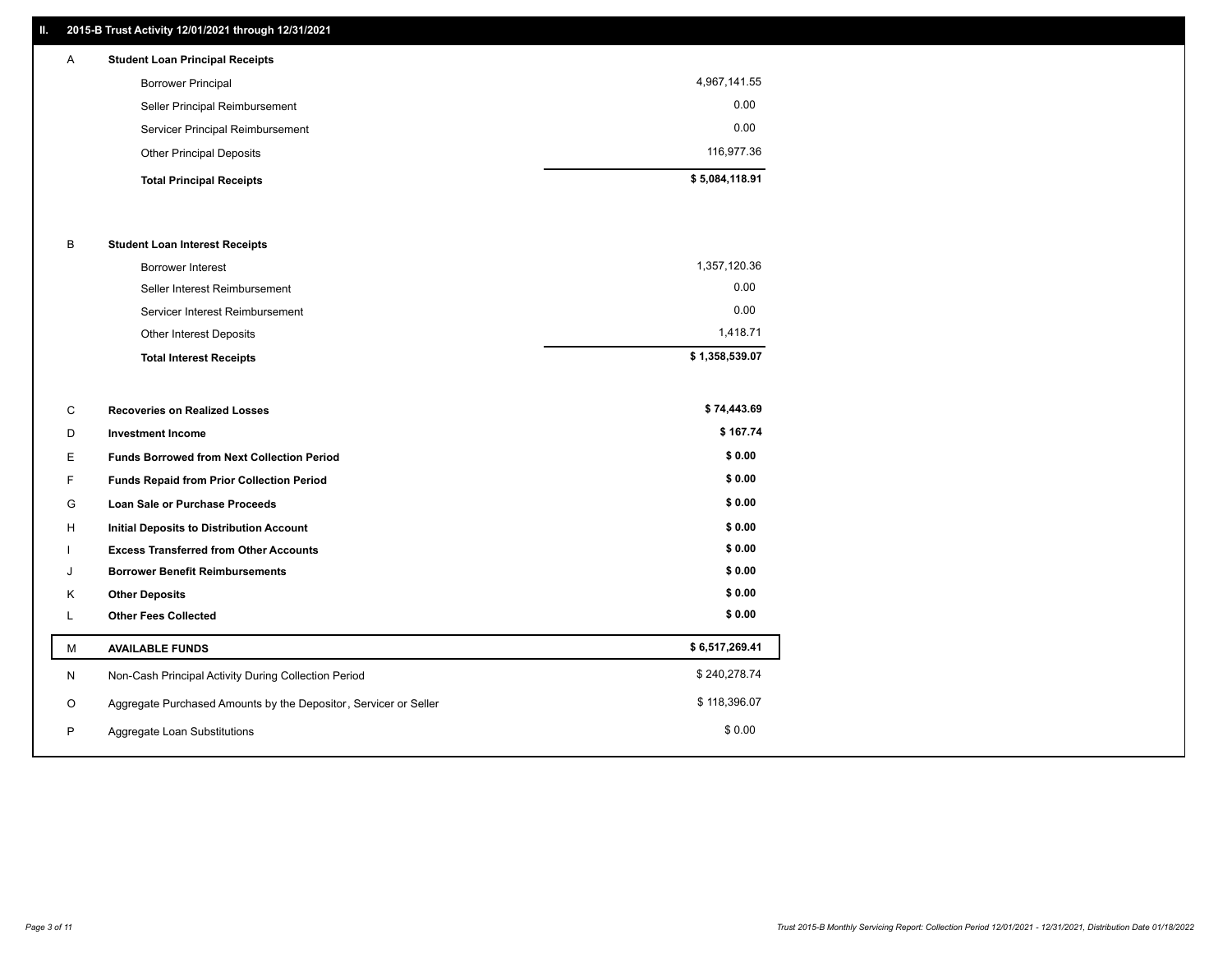|                   | <b>Loans by Repayment Status</b> |                   |            |                                                                  |                |                            |                   |         |                                                                  |                |                            |
|-------------------|----------------------------------|-------------------|------------|------------------------------------------------------------------|----------------|----------------------------|-------------------|---------|------------------------------------------------------------------|----------------|----------------------------|
|                   |                                  |                   | 12/31/2021 |                                                                  |                |                            |                   |         | 11/30/2021                                                       |                |                            |
|                   |                                  | Wtd Avg<br>Coupon | # Loans    | <b>Principal and</b><br><b>Interest Accrued</b><br>to Capitalize | % of Principal | % of Loans in<br>Repay (1) | Wtd Avg<br>Coupon | # Loans | <b>Principal and</b><br><b>Interest Accrued</b><br>to Capitalize | % of Principal | % of Loans in<br>Repay (1) |
| INTERIM:          | IN SCHOOL                        | 9.15%             | 212        | \$3,520,083.55                                                   | 1.492%         | $-$ %                      | 9.18%             | 229     | \$3,731,706.65                                                   | 1.547%         | $-$ %                      |
|                   | GRACE                            | 8.94%             | 70         | \$1,176,500.89                                                   | 0.499%         | $-$ %                      | 8.94%             | 88      | \$1,663,263.65                                                   | 0.689%         | $-$ %                      |
|                   | <b>DEFERMENT</b>                 | 8.65%             | 1,418      | \$20,802,530.73                                                  | 8.819%         | $-$ %                      | 8.64%             | 1,513   | \$22,043,670.71                                                  | 9.138%         | $-$ %                      |
| <b>REPAYMENT:</b> | <b>CURRENT</b>                   | 7.67%             | 18,449     | \$195,156,375.57                                                 | 82.737%        | 92.766%                    | 7.65%             | 18,855  | \$199,209,931.43                                                 | 82.577%        | 93.175%                    |
|                   | 30-59 DAYS DELINQUENT            | 8.18%             | 433        | \$5,942,918.21                                                   | 2.520%         | 2.825%                     | 7.97%             | 343     | \$4,862,916.06                                                   | 2.016%         | 2.274%                     |
|                   | 60-89 DAYS DELINQUENT            | 8.08%             | 195        | \$3,122,680.67                                                   | 1.324%         | 1.484%                     | 8.30%             | 199     | \$3,484,784.15                                                   | 1.445%         | 1.630%                     |
|                   | 90+ DAYS DELINQUENT              | 8.02%             | 146        | \$2,529,494.08                                                   | 1.072%         | 1.202%                     | 7.61%             | 131     | \$2,092,532.19                                                   | 0.867%         | 0.979%                     |
|                   | <b>FORBEARANCE</b>               | 7.58%             | 277        | \$3,624,124.82                                                   | 1.536%         | 1.723%                     | 7.35%             | 318     | \$4,151,968.15                                                   | 1.721%         | 1.942%                     |
| <b>TOTAL</b>      |                                  |                   | 21,200     | \$235,874,708.52                                                 | 100.00%        | 100.00%                    |                   | 21,676  | \$241,240,772.99                                                 | 100.00%        | 100.00%                    |

Percentages may not total 100% due to rounding \*

1 Loans classified in "Repayment" include any loan for which interim interest only, \$25 fixed payments or full principal and interest payments are due.

|                 | <b>Loans by Borrower Status</b>                                                                                              |                          |         |                                                           |                |                                |                          |         |                                                           |                |                                |
|-----------------|------------------------------------------------------------------------------------------------------------------------------|--------------------------|---------|-----------------------------------------------------------|----------------|--------------------------------|--------------------------|---------|-----------------------------------------------------------|----------------|--------------------------------|
|                 |                                                                                                                              |                          |         | 12/31/2021                                                |                |                                | 11/30/2021               |         |                                                           |                |                                |
|                 |                                                                                                                              | <b>Wtd Avg</b><br>Coupon | # Loans | Principal and<br><b>Interest Accrued</b><br>to Capitalize | % of Principal | % of Loans in<br>P&I Repay (2) | <b>Wtd Avg</b><br>Coupon | # Loans | Principal and<br><b>Interest Accrued</b><br>to Capitalize | % of Principal | % of Loans in<br>P&I Repay (2) |
| <b>INTERIM:</b> | IN SCHOOL                                                                                                                    | 8.84%                    | 356     | \$5,775,257.94                                            | 2.448%         | $-$ %                          | 8.86%                    | 381     | \$6,107,734.44                                            | 2.532%         | $-$ %                          |
|                 | <b>GRACE</b>                                                                                                                 | 8.48%                    | 115     | \$1,671,520.96                                            | 0.709%         | $-$ %                          | 8.47%                    | 177     | \$3,013,279.78                                            | 1.249%         | $-$ %                          |
|                 | <b>DEFERMENT</b>                                                                                                             | 8.30%                    | 2,470   | \$34,035,150.97                                           | 14.429%        | $-$ %                          | 8.28%                    | 2,637   | \$35,966,433.64                                           | 14.909%        | $-$ %                          |
| P&I REPAYMENT:  | <b>CURRENT</b>                                                                                                               | 7.66%                    | 17,236  | \$179,473,717.79                                          | 76.089%        | 92.325%                        | 7.63%                    | 17,502  | \$181,678,259.04                                          | 75.310%        | 92.621%                        |
|                 | 30-59 DAYS DELINQUENT                                                                                                        | 8.23%                    | 408     | \$5,677,891.51                                            | 2.407%         | 2.921%                         | 7.97%                    | 341     | \$4,847,425.39                                            | 2.009%         | 2.471%                         |
|                 | 60-89 DAYS DELINQUENT                                                                                                        | 8.08%                    | 195     | \$3,122,680.67                                            | 1.324%         | 1.606%                         | 8.31%                    | 190     | \$3,387,607.13                                            | 1.404%         | 1.727%                         |
|                 | 90+ DAYS DELINQUENT                                                                                                          | 8.01%                    | 143     | \$2,494,363.86                                            | 1.057%         | 1.283%                         | 7.60%                    | 130     | \$2,088,065.42                                            | 0.866%         | 1.065%                         |
|                 | <b>FORBEARANCE</b>                                                                                                           | 7.58%                    | 277     | \$3,624,124.82                                            | 1.536%         | 1.864%                         | 7.35%                    | 318     | \$4,151,968.15                                            | 1.721%         | 2.117%                         |
| <b>TOTAL</b>    |                                                                                                                              |                          | 21,200  | \$235,874,708.52                                          | 100.00%        | 100.00%                        |                          | 21,676  | \$241,240,772.99                                          | 100.00%        | 100.00%                        |
|                 | Percentages may not total 100% due to rounding                                                                               |                          |         |                                                           |                |                                |                          |         |                                                           |                |                                |
|                 | 2 Loans classified in "P&I Repayment" includes only those loans for which scheduled principal and interest payments are due. |                          |         |                                                           |                |                                |                          |         |                                                           |                |                                |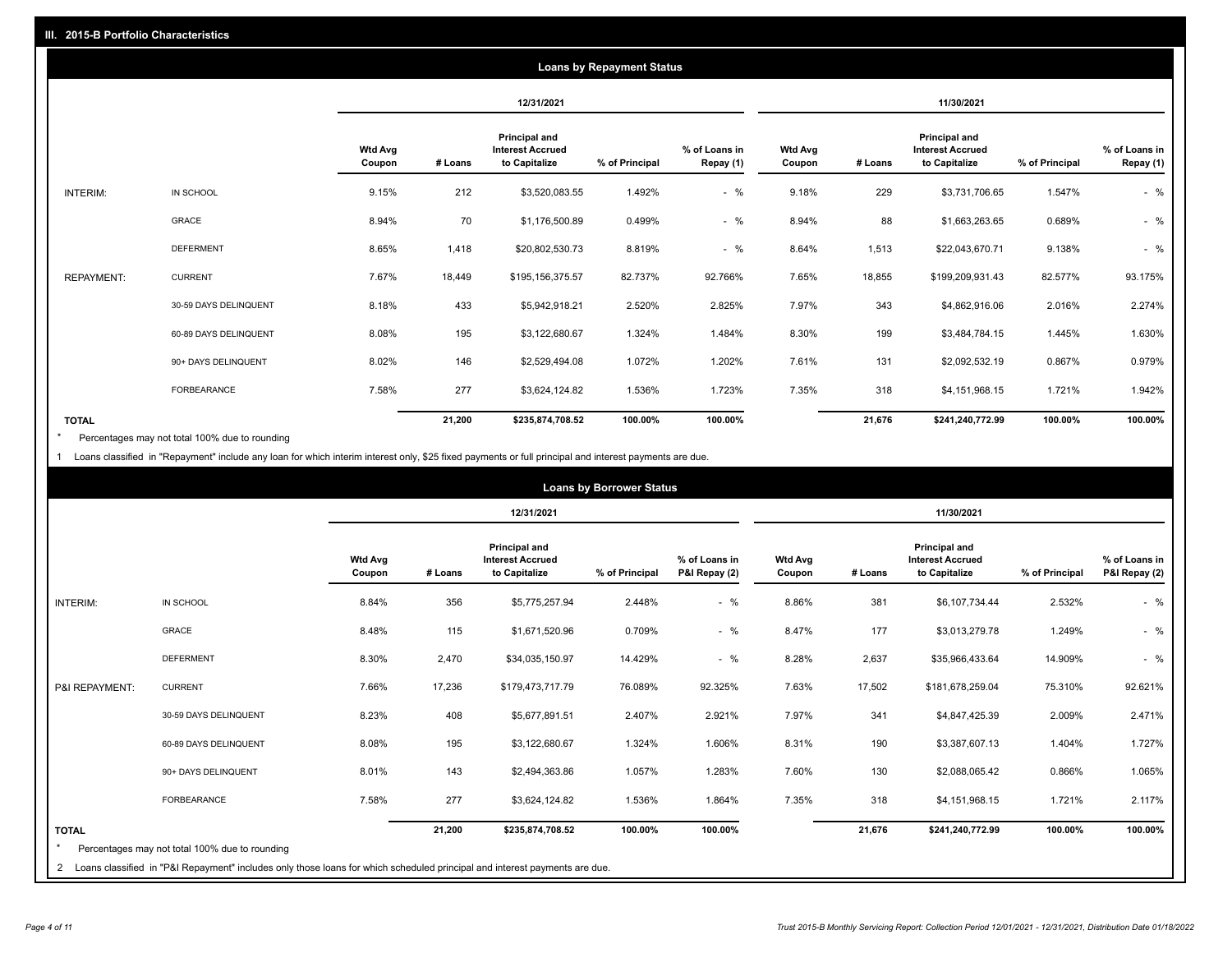|                                                                                                  | 12/31/2021       | 11/30/2021       |
|--------------------------------------------------------------------------------------------------|------------------|------------------|
| Pool Balance                                                                                     | \$235,874,708.52 | \$241,240,772.99 |
| Total # Loans                                                                                    | 21,200           | 21,676           |
| Total # Borrowers                                                                                | 14,703           | 15,026           |
| Weighted Average Coupon                                                                          | 7.81%            | 7.78%            |
| Weighted Average Remaining Term                                                                  | 125.38           | 125.38           |
| Percent of Pool - Cosigned                                                                       | 93.2%            | 93.3%            |
| Percent of Pool - Non Cosigned                                                                   | 6.8%             | 6.7%             |
| Borrower Interest Accrued for Period                                                             | \$1,535,958.25   | \$1,507,021.82   |
| Outstanding Borrower Interest Accrued                                                            | \$8,157,701.41   | \$8,649,187.33   |
| Gross Principal Realized Loss - Periodic *                                                       | \$406,344.70     | \$353,934.47     |
| Gross Principal Realized Loss - Cumulative *                                                     | \$42,247,628.81  | \$41,841,284.11  |
| Recoveries on Realized Losses - Periodic                                                         | \$74,443.69      | \$123,799.62     |
| Recoveries on Realized Losses - Cumulative                                                       | \$6,709,583.78   | \$6,635,140.09   |
| Net Losses - Periodic                                                                            | \$331,901.01     | \$230,134.85     |
| Net Losses - Cumulative                                                                          | \$35,538,045.03  | \$35,206,144.02  |
| Non-Cash Principal Activity - Capitalized Interest                                               | \$647,887.95     | \$783,636.34     |
| Since Issued Total Constant Prepayment Rate (CPR) (1)                                            | 8.34%            | 8.35%            |
| Loan Substitutions                                                                               | \$0.00           | \$0.00           |
| <b>Cumulative Loan Substitutions</b>                                                             | \$0.00           | \$0.00           |
| <b>Unpaid Servicing Fees</b>                                                                     | \$0.00           | \$0.00           |
| <b>Unpaid Administration Fees</b>                                                                | \$0.00           | \$0.00           |
| <b>Unpaid Carryover Servicing Fees</b>                                                           | \$0.00           | \$0.00           |
| Note Interest Shortfall                                                                          | \$0.00           | \$0.00           |
| Loans in Modification                                                                            | \$24,647,798.72  | \$26,244,239.67  |
| % of Loans in Modification as a % of Loans in Repayment (P&I)                                    | 12.92%           | 13.67%           |
|                                                                                                  |                  |                  |
|                                                                                                  |                  |                  |
| % Annualized Gross Principal Realized Loss - Periodic as a %<br>of Loans in Repayment (P&I) * 12 | 2.56%            | 2.21%            |
| % Gross Principal Realized Loss - Cumulative as a % of<br>Original Pool Balance                  |                  |                  |
|                                                                                                  | 5.68%            | 5.63%            |

\* In accordance with the Servicer's current policies and procedures, after September 1, 2017 loans subject to bankruptcy claims generally will not be reported as a charged- off unless and until they are delinquent for 120

(1) Since Issued Total CPR calculations found in monthly servicing reports issued on or prior to September 15, 2015 originally included loans that were removed from the pool by the sponsor because they became ineligible fo pool between the cut-off date and settlement date. On October 5, 2015, Since Issued Total CPR calculations were revised to exclude these loans and all prior monthly servicing reports were restated. For additional informati 'Since Issued CPR Methodology' found in section VIII of this report .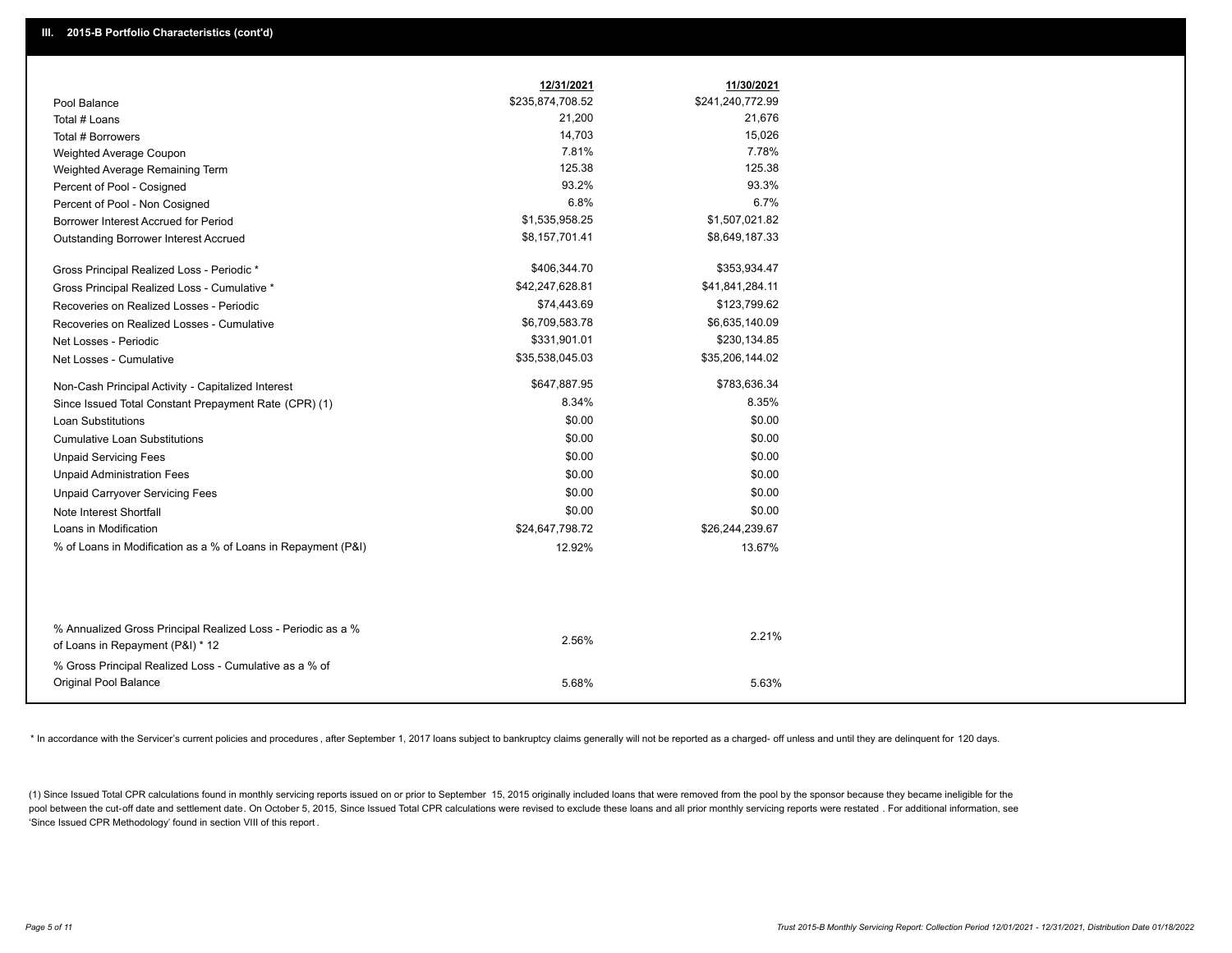#### **Loan Program**  A

|                                    | Weighted<br>Average | # LOANS | <b>\$ AMOUNT</b> | $%$ *     |
|------------------------------------|---------------------|---------|------------------|-----------|
| - Smart Option Interest-Only Loans | 6.70%               | 3,506   | \$25,167,090.85  | 10.670%   |
| - Smart Option Fixed Pay Loans     | 7.69%               | 5,750   | \$73,544,376.20  | 31.179%   |
| - Smart Option Deferred Loans      | 8.08%               | 11,944  | \$137,163,241.47 | 58.151%   |
| - Other Loan Programs              | $0.00\%$            | Ω       | \$0.00           | $0.000\%$ |
| <b>Total</b>                       | 7.81%               | 21.200  | \$235,874,708.52 | 100.000%  |

\* Percentages may not total 100% due to rounding

B

C

**Index Type**

|                       | Weighted<br>Average | <b>\$ AMOUNT</b><br># LOANS |                  | $%$ *     |
|-----------------------|---------------------|-----------------------------|------------------|-----------|
| - Fixed Rate Loans    | 7.73%               | 4,428                       | \$63,238,090.85  | 26.810%   |
| - LIBOR Indexed Loans | 7.84%               | 16,772                      | \$172,636,617.67 | 73.190%   |
| - Other Index Rates   | $0.00\%$            | 0                           | \$0.00           | $0.000\%$ |
| <b>Total</b>          | 7.81%               | 21,200                      | \$235,874,708.52 | 100.000%  |

\* Percentages may not total 100% due to rounding

# **Weighted Average Recent FICO**

| 1,506  |                  |          |
|--------|------------------|----------|
|        | \$18,898,417.53  | 8.012%   |
| 1,413  | \$16,046,805.38  | 6.803%   |
| 2,363  | \$28,130,495.81  | 11.926%  |
| 4,364  | \$53,264,112.67  | 22.582%  |
| 11,550 | \$119,511,708.09 | 50.667%  |
| 4      | \$23,169.04      | 0.010%   |
| 21,200 | \$235,874,708.52 | 100.000% |
|        |                  |          |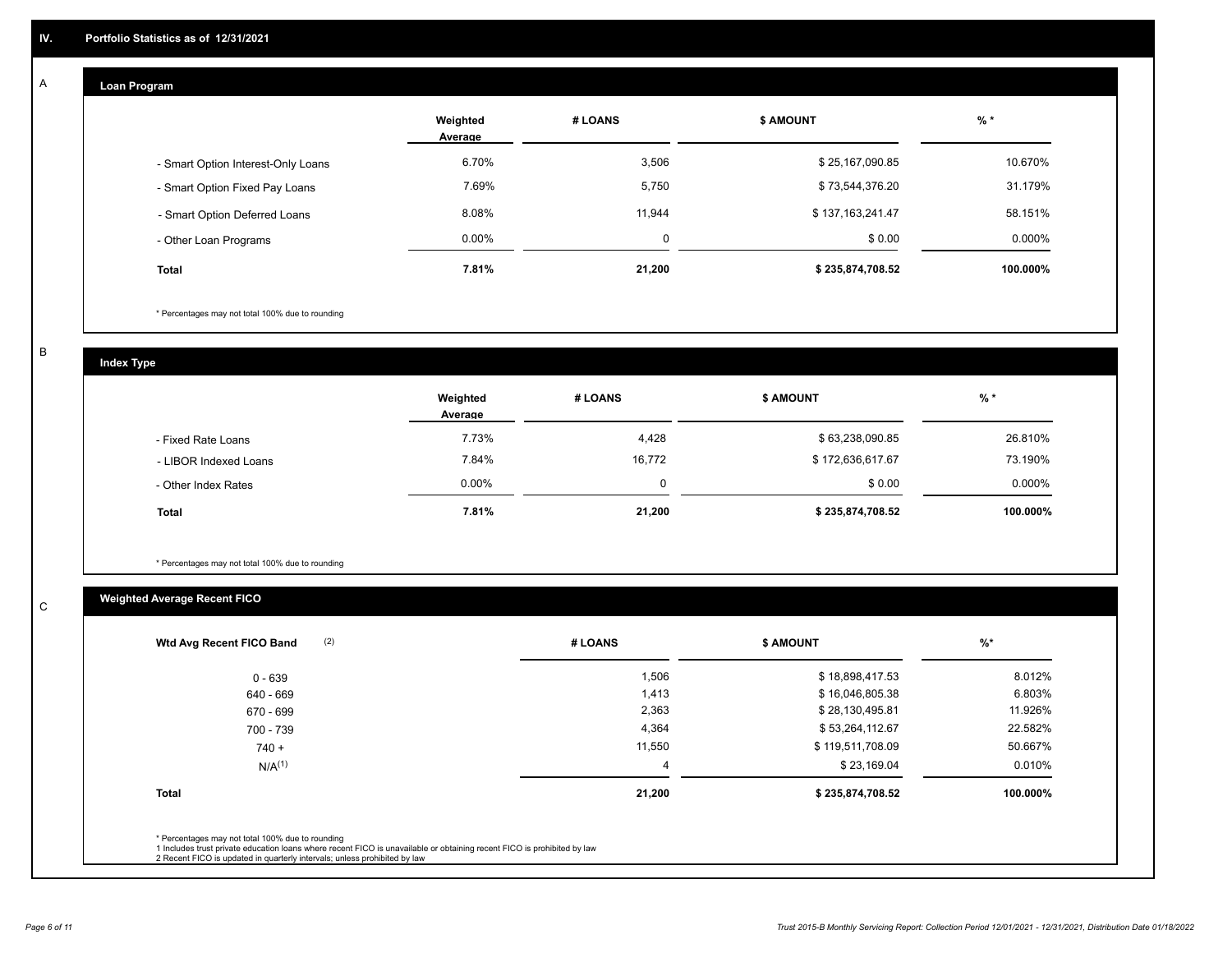| V. |       | 2015-B Reserve Account and Principal Distribution Calculations                              |                  |  |
|----|-------|---------------------------------------------------------------------------------------------|------------------|--|
| Α. |       | <b>Reserve Account</b>                                                                      |                  |  |
|    |       | Specified Reserve Account Balance                                                           | \$1,896,081.00   |  |
|    |       | Actual Reserve Account Balance                                                              | \$1,896,081.00   |  |
| В. |       | <b>Principal Distribution Amount</b>                                                        |                  |  |
|    | i.    | Class A Notes Outstanding                                                                   | \$87,813,217.99  |  |
|    | ii.   | Pool Balance                                                                                | \$235,874,708.52 |  |
|    | iii.  | First Priority Principal Distribution Amount (i - ii)                                       | \$0.00           |  |
|    |       |                                                                                             |                  |  |
|    | iv.   | Class A and B Notes Outstanding                                                             | \$157,813,217.99 |  |
|    | v.    | First Priority Principal Distribution Amount                                                | \$0.00           |  |
|    | vi.   | Pool Balance                                                                                | \$235,874,708.52 |  |
|    | vii.  | Specified Overcollateralization Amount                                                      | \$83,427,555.00  |  |
|    |       | Available Funds (after payment of waterfall items A through H)<br>viii.                     | \$5,801,495.34   |  |
|    | ix.   | <b>Class C Notes Outstanding</b>                                                            | \$50,000,000.00  |  |
|    | x.    | Regular Principal Distribution Amount (if (iv > 0, (iv - v) - (vi - vii), min(viii, ix))    | \$5,366,064.47   |  |
|    |       |                                                                                             |                  |  |
|    | xi.   | Pool Balance                                                                                | \$235,874,708.52 |  |
|    | xii.  | 10% of Initial Pool Balance                                                                 | \$74,339,449.62  |  |
|    | xiii. | First Priority Principal Distribution Amount                                                | \$0.00           |  |
|    |       | Regular Principal Distribution Amount<br>xiv.                                               | \$5,366,064.47   |  |
|    | XV.   | Available Funds (after payment of waterfall items A through J)                              | \$435,430.87     |  |
|    |       | xvi. Additional Principal Distribution Amount (if(ix $\leq$ = x, min(xv, xi - xiii - xiv))) | \$0.00           |  |
|    |       |                                                                                             |                  |  |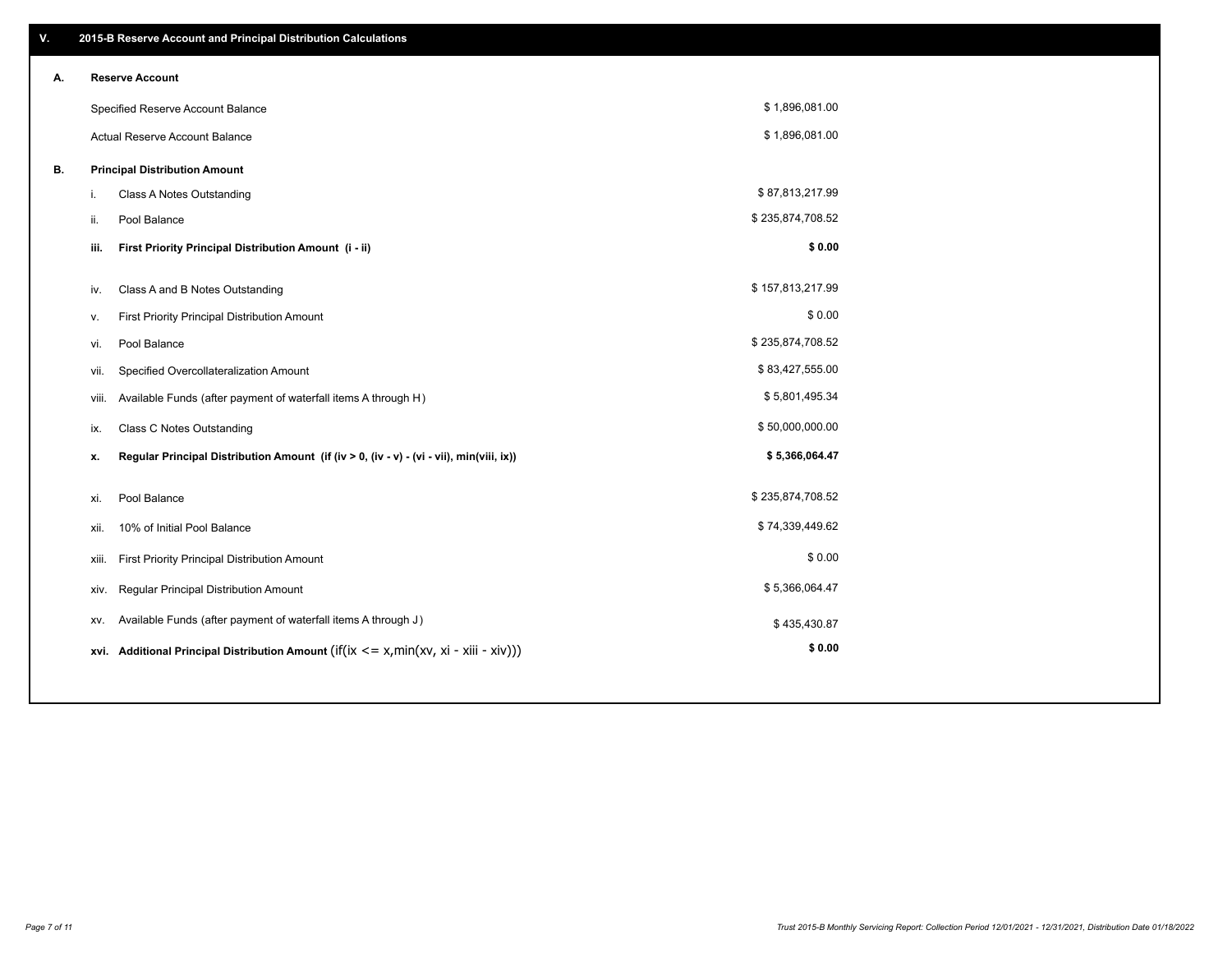|   |                                                         | Paid           | <b>Funds Balance</b> |
|---|---------------------------------------------------------|----------------|----------------------|
|   | <b>Total Available Funds</b>                            |                | \$6,517,269.41       |
| A | <b>Trustee Fees</b>                                     | \$0.00         | \$6,517,269.41       |
| B | <b>Servicing Fees</b>                                   | \$157,319.34   | \$6,359,950.07       |
| C | i. Administration Fees                                  | \$8,333.00     | \$6,351,617.07       |
|   | ii. Unreimbursed Administrator Advances plus any Unpaid | \$0.00         | \$6,351,617.07       |
| D | Class A Noteholders Interest Distribution Amount        | \$158,455.06   | \$6,193,162.01       |
| Е | <b>First Priority Principal Payment</b>                 | \$0.00         | \$6,193,162.01       |
| F | Class B Noteholders Interest Distribution Amount        | \$204,166.67   | \$5,988,995.34       |
| G | Class C Noteholders Interest Distribution Amount        | \$187,500.00   | \$5,801,495.34       |
| H | Reinstatement Reserve Account                           | \$0.00         | \$5,801,495.34       |
|   | Regular Principal Distribution                          | \$5,366,064.47 | \$435,430.87         |
| J | <b>Carryover Servicing Fees</b>                         | \$0.00         | \$435,430.87         |
| Κ | Additional Principal Distribution Amount                | \$0.00         | \$435,430.87         |
| L | Unpaid Expenses of Trustee                              | \$0.00         | \$435,430.87         |
| M | Unpaid Expenses of Administrator                        | \$0.00         | \$435,430.87         |
| N | Remaining Funds to the Residual Certificateholders      | \$435,430.87   | \$0.00               |

# **Waterfall Conditions**

| А. |      | <b>Class C Noteholders' Interest Distribution Condition</b>                      |                  |  |
|----|------|----------------------------------------------------------------------------------|------------------|--|
|    |      | Pool Balance                                                                     | \$235,874,708.52 |  |
|    | Ш.   | Class A and B Notes Outstanding                                                  | \$157,813,217.99 |  |
|    | iii. | Class C Noteholders' Interest Distribution Ratio (i / ii)                        | 149.46%          |  |
|    | IV.  | Minimum Ratio                                                                    | 110.00%          |  |
|    | ν.   | Is the Class C Noteholders' Interest Distribution Condition Satisfied (iii > iv) | $\checkmark$     |  |

\* If the Class C Noteholders' Interest Distribution Condition is satisfied then the amount of interest accrued at the Class C Rate for the Accrual Period is Released on the distribution Date .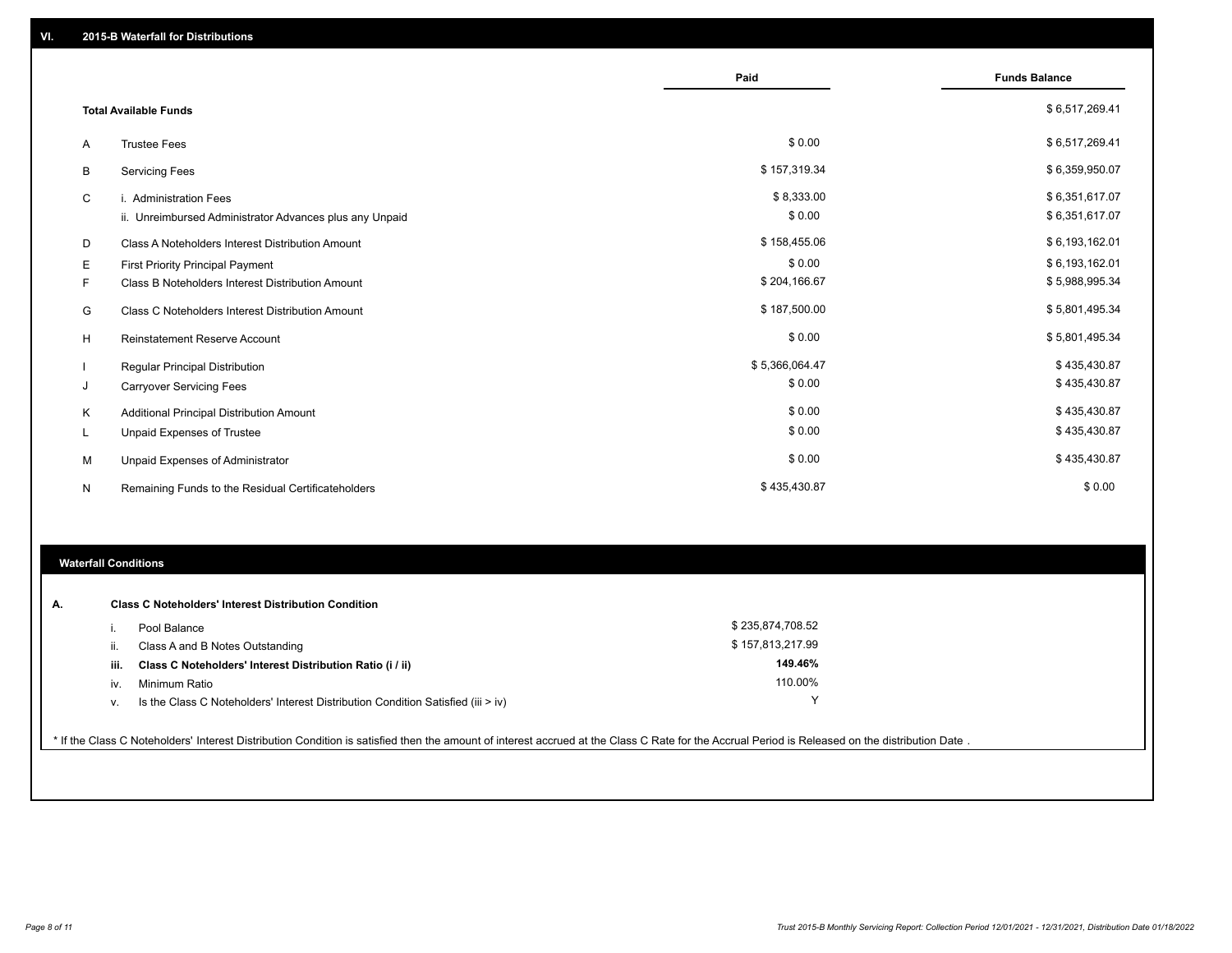# Ending Balance Factor Paydown Factor 0.019028597 0.019028597 0.000000000 Ending Principal Balance \$75,000,000.00 \$5,070,402.40 \$5,070,402.40 \$2,376,751.12 \$75,000,000.00 \$75,000,000.00 Principal Paid \$3,653,490.70 \$ 1,712,573.77 \$ - \$ - \$ - \$ - Interest Shortfall \$ 21,664.33 \$ 5,058.44 \$ 131,732.29 Interest Paid Total Interest Due \$ 21,664.33 \$ 5,058.44 \$ 131,732.29 \$ - \$ - \$ - Interest Shortfall from Prior Period Plus Accrued Interest  $\text{Current Interest Due}$  \$ 131,732.29 Accrued Interest Factor 0.002483333 0.001236987 0.001756431 Interest Rate\* 2.98000% 1.30975% 1.85975% Daycount Fraction 0.08333333 0.09444444 0.09444444 Accrual Period End 1/15/2022 1/18/2022 1/18/2022 Accrual Period Begin 12/15/2021 12/15/2021 12/15/2021 Record Date (Days Prior to Distribution) **1 NEW YORK BUSINESS DAY** 1 NEW YORK BUSINESS DAY 1 NEW YORK BUSINESS DAY Spread/Fixed Rate 2.98% 1.20% 1.75% Index FIXED LIBOR LIBOR Beginning Balance \$ 8,723,893.10 \$ \$,723,893.10 \$ \$ 4,089,324.89 \$ \$ 75,000,000.00 \$ 75,000,000.00 \$ \$ 75,000,000 Cusip/Isin 78448QAB4 78448QAC2 78448QAD0 **A2A A2B A3** 0.026408346 0.026408346 1.000000000 **Distribution Amounts**

\* Pay rates for Current Distribution. For the interest rates applicable to the next distribution date, please see https://www.salliemae.com/about/investors/data/SMBabrate.txt.

**VII. 2015-B Distributions**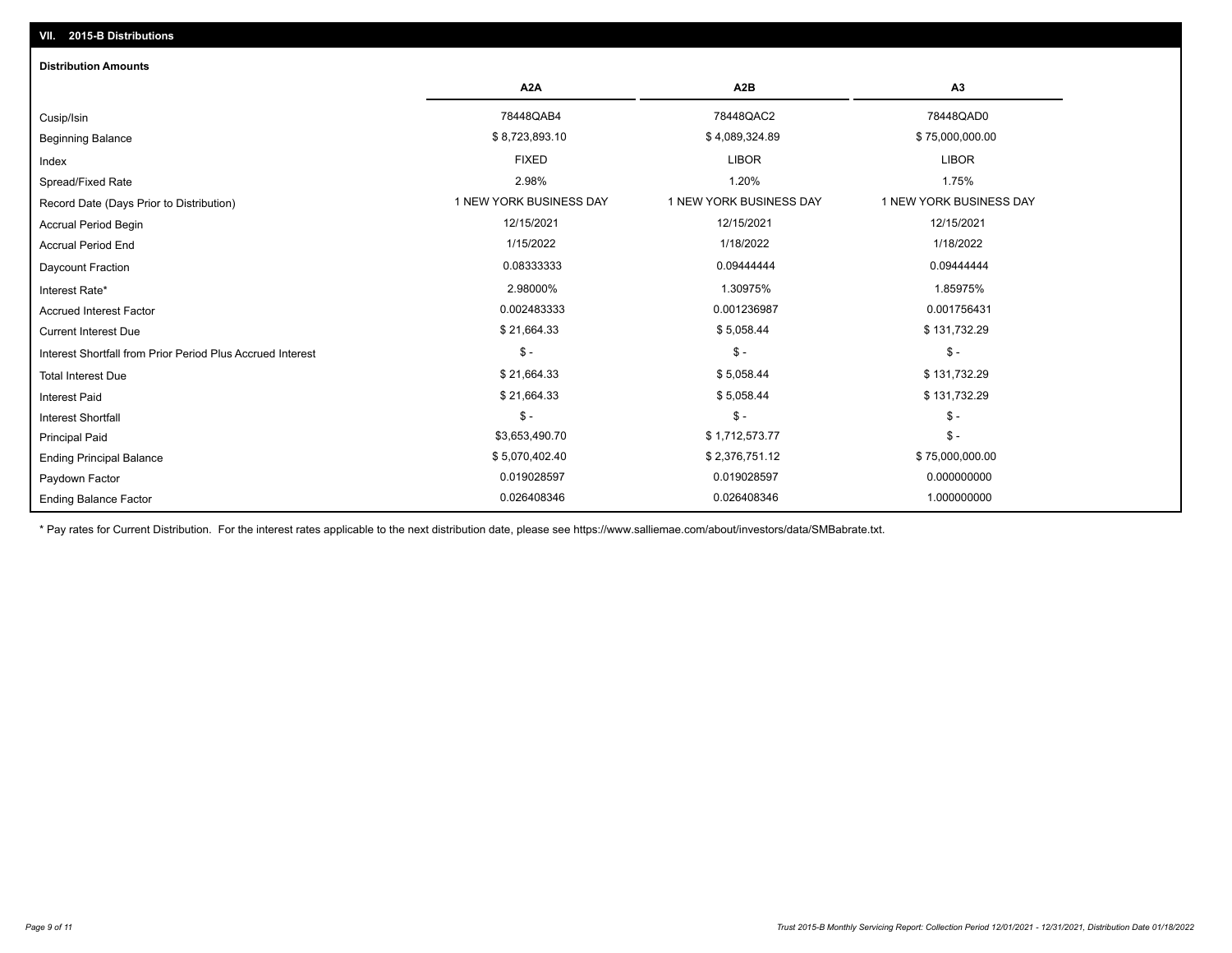| VII. 2015-B Distributions                                  |                         |                         |
|------------------------------------------------------------|-------------------------|-------------------------|
| <b>Distribution Amounts</b>                                |                         |                         |
|                                                            | в                       | c                       |
| Cusip/Isin                                                 | 78448QAE8               | 78448QAF5               |
| <b>Beginning Balance</b>                                   | \$70,000,000.00         | \$50,000,000.00         |
| Index                                                      | <b>FIXED</b>            | <b>FIXED</b>            |
| Spread/Fixed Rate                                          | 3.50%                   | 4.50%                   |
| Record Date (Days Prior to Distribution)                   | 1 NEW YORK BUSINESS DAY | 1 NEW YORK BUSINESS DAY |
| Accrual Period Begin                                       | 12/15/2021              | 12/15/2021              |
| <b>Accrual Period End</b>                                  | 1/15/2022               | 1/15/2022               |
| Daycount Fraction                                          | 0.08333333              | 0.08333333              |
| Interest Rate*                                             | 3.50000%                | 4.50000%                |
| <b>Accrued Interest Factor</b>                             | 0.002916667             | 0.003750000             |
| <b>Current Interest Due</b>                                | \$204,166.67            | \$187,500.00            |
| Interest Shortfall from Prior Period Plus Accrued Interest | $\frac{1}{2}$           | $$ -$                   |
| <b>Total Interest Due</b>                                  | \$204,166.67            | \$187,500.00            |
| <b>Interest Paid</b>                                       | \$204,166.67            | \$187,500.00            |
| Interest Shortfall                                         | $\frac{1}{2}$           | $$ -$                   |
| <b>Principal Paid</b>                                      | $\mathsf{\$}$ -         | $$ -$                   |
| <b>Ending Principal Balance</b>                            | \$70,000,000.00         | \$50,000,000.00         |
| Paydown Factor                                             | 0.000000000             | 0.000000000             |
| <b>Ending Balance Factor</b>                               | 1.000000000             | 1.000000000             |

\* Pay rates for Current Distribution. For the interest rates applicable to the next distribution date, please see https://www.salliemae.com/about/investors/data/SMBabrate.txt.